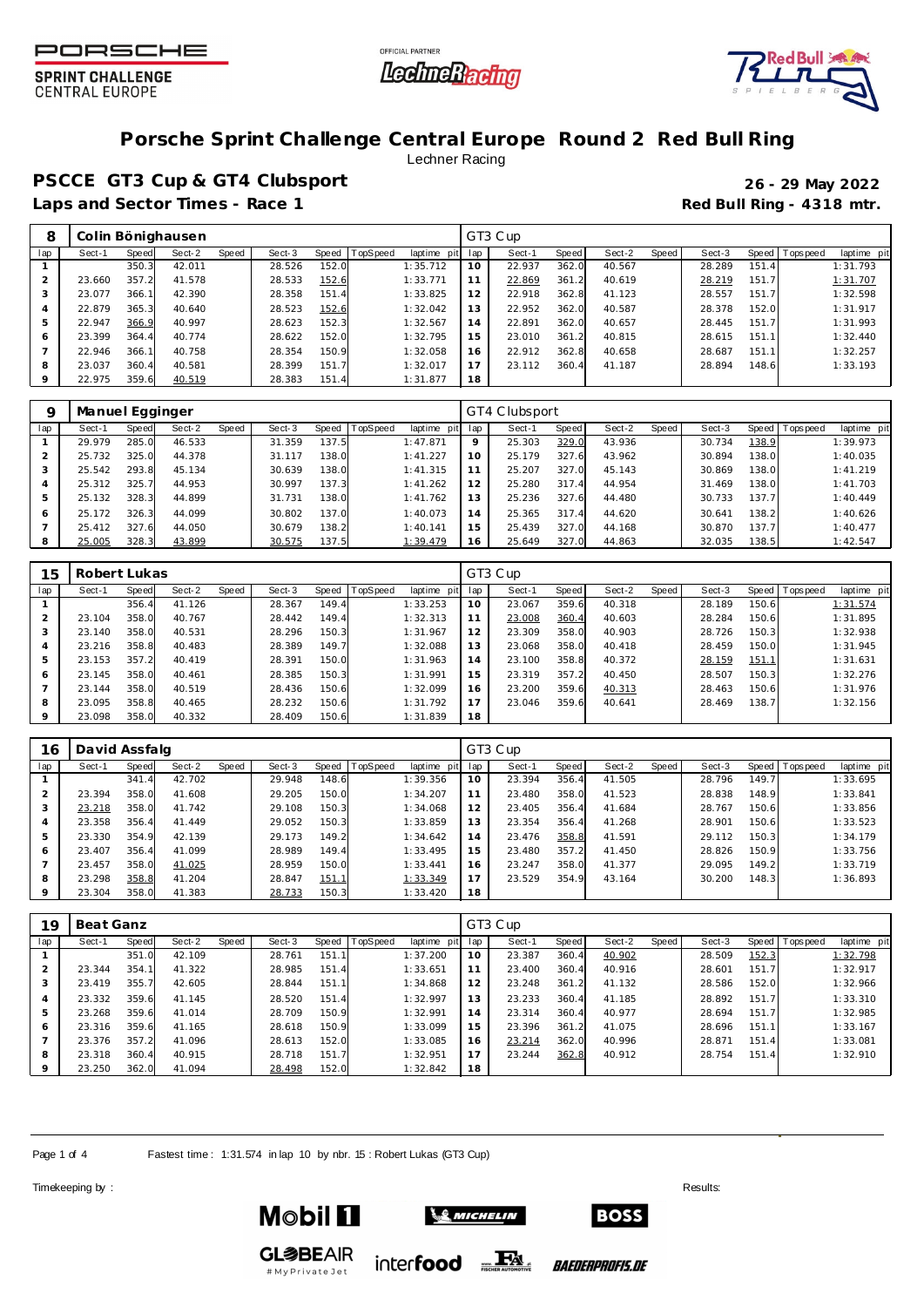





# **Porsche Sprint Challenge Central Europe Round 2 Red Bull Ring**

Lechner Racing

**PSCCE GT3 Cup & GT4 Clubsport 26 - 29 May 2022** Laps and Sector Times - Race 1 **Red Bull Ring - 4318 mtr.** 

| 20  | Harald Proczyk |       |        |       |        |       |          |             |                 | GT3 Cup |       |        |       |        |       |           |             |
|-----|----------------|-------|--------|-------|--------|-------|----------|-------------|-----------------|---------|-------|--------|-------|--------|-------|-----------|-------------|
| lap | Sect-1         | Speed | Sect-2 | Speed | Sect-3 | Speed | TopSpeed | laptime pit | lap             | Sect-1  | Speed | Sect-2 | Speed | Sect-3 | Speed | Tops peed | laptime pit |
|     |                | 354.9 | 41.240 |       | 28.484 | 150.6 |          | 1:34.034    | 10              | 23.203  | 358.8 | 40.765 |       | 28.372 | 150.0 |           | 1:32.340    |
|     | 23.249         | 358.0 | 40.946 |       | 28.603 | 150.3 |          | 1:32.798    |                 | 23.102  | 360.4 | 40.682 |       | 28.332 | 150.9 |           | 1:32.116    |
| 3   | 23.029         | 360.4 | 40.761 |       | 28.423 | 150.6 |          | 1:32.213    | 12              | 23.618  | 356.4 | 40.879 |       | 28.330 | 151.1 |           | 1:32.827    |
| 4   | 23.137         | 358.8 | 40.750 |       | 28.381 | 149.4 |          | 1:32.268    | 13 <sup>7</sup> | 23.047  | 358.8 | 40.677 |       | 28.374 | 148.9 |           | 1:32.098    |
| 5   | 23.078         | 358.8 | 40.560 |       | 28.650 | 149.2 |          | 1:32.288    | 14              | 23.173  | 358.8 | 40.636 |       | 28.347 | 150.9 |           | 1:32.156    |
| 6   | 23.117         | 358.8 | 40.611 |       | 28.349 | 150.6 |          | 1:32.077    | 15              | 23.087  | 359.6 | 40.827 |       | 28.397 | 151.4 |           | 1:32.311    |
|     | 23.152         | 358.8 | 40.686 |       | 28.352 | 151.1 |          | 1:32.190    | 16              | 23.058  | 358.8 | 40.560 |       | Pit In |       |           | 1:36.344    |
| 8   | 23.134         | 358.0 | 40.873 |       | 28.226 | 151.4 |          | 1:32.233    |                 | Pit Out | 356.4 | 40.729 |       | 28.669 | 149.7 |           | 1:48.263    |
| 9   | 23.186         | 355.7 | 40.962 |       | 28.717 | 149.4 |          | 1:32.865    | 18              |         |       |        |       |        |       |           |             |

| 23  | Pal Berg |       |        |       |        |       |          |             |     | GT3 Cup |       |        |       |        |       |                   |             |
|-----|----------|-------|--------|-------|--------|-------|----------|-------------|-----|---------|-------|--------|-------|--------|-------|-------------------|-------------|
| lap | Sect-1   | Speed | Sect-2 | Speed | Sect-3 | Speed | TopSpeed | laptime pit | lap | Sect-1  | Speed | Sect-2 | Speed | Sect-3 |       | Speed   Tops peed | laptime pit |
|     |          | 332.3 | 43.234 |       | 29.711 | 150.3 |          | 1:40.662    | 10  | 23.432  | 357.2 | 42.069 |       | 28.876 | 149.2 |                   | 1:34.377    |
|     | 23.237   | 362.0 | 43.859 |       | 29.469 | 150.3 |          | 1:36.565    | 11  | 23.493  | 359.6 | 42.446 |       | 29.271 | 149.4 |                   | 1:35.210    |
|     | 23.661   | 308.9 | 43.068 |       | 29.033 | 150.0 |          | 1:35.762    | 12  | 23.214  | 359.6 | 41.268 |       | 29.563 | 148.0 |                   | 1:34.045    |
|     | 23.505   | 359.6 | 41.876 |       | 29.664 | 146.7 |          | 1:35.045    | 13  | 23.529  | 360.4 | 41.904 |       | 28.908 | 149.7 |                   | 1:34.341    |
|     | 23.517   | 358.8 | 41.450 |       | 29.179 | 150.3 |          | 1:34.146    | 14  | 23.493  | 352.6 | 42.014 |       | 29.274 | 150.0 |                   | 1:34.781    |
| 6   | 23.537   | 353.3 | 41.723 |       | 29.782 | 147.2 |          | 1:35.042    | 15  | 23.463  | 358.8 | 43.613 |       | 29.320 | 147.2 |                   | 1:36.396    |
|     | 23.513   | 358.0 | 41.470 |       | 29.164 | 151.1 |          | 1:34.147    | 16  | 23.549  | 359.6 | 41.964 |       | 29.644 | 151.1 |                   | 1:35.157    |
| 8   | 23.340   | 360.4 | 42.083 |       | 29.541 | 148.9 |          | 1:34.964    | 17  | 23.643  | 351.8 | 42.922 |       | 30.921 | 138.2 |                   | 1:37.486    |
|     | 23.427   | 359.6 | 41.467 |       | 29.224 | 150.0 |          | 1:34.118    | 18  |         |       |        |       |        |       |                   |             |

| 25  |        |       | Vinzent Höllwarth |       |        |       |                 |             |     | GT3 Cup |       |        |       |        |       |                   |             |
|-----|--------|-------|-------------------|-------|--------|-------|-----------------|-------------|-----|---------|-------|--------|-------|--------|-------|-------------------|-------------|
| lap | Sect-1 | Speed | Sect-2            | Speed | Sect-3 | Speed | <b>TopSpeed</b> | laptime pit | lap | Sect-1  | Speed | Sect-2 | Speed | Sect-3 |       | Speed   Tops peed | laptime pit |
|     |        | 349.5 | 41.490            |       | 28.902 | 150.6 |                 | 1:35.593    | 10  | 23.292  | 360.4 | 40.936 |       | Pit In |       |                   | 1:37.223    |
|     | 23.572 | 359.6 | 41.048            |       | 28.877 | 149.2 |                 | 1:33.497    | 11  | Pit Out | 356.4 | 40.828 |       | 28.665 | 150.0 |                   | 1:48.112    |
| 3   | 23.251 | 366.9 | 1:21.626          |       | 30.175 | 147.8 |                 | 2:15.052    | 12  | 23.227  | 357.2 | 40.839 |       | 28.471 | 150.6 |                   | 1:32.537    |
| 4   | 23.474 | 358.0 | 41.121            |       | 28.834 | 150.0 |                 | 1:33.429    | 13  | 23.182  | 358.0 | 40.863 |       | 28.674 | 150.3 |                   | 1:32.719    |
| 5   | 23.335 | 358.0 | 42.136            |       | 29.079 | 150.0 |                 | 1:34.550    | 14  | 23.204  | 358.8 | 40.920 |       | 28.662 | 150.0 |                   | 1:32.786    |
| 6   | 23.131 | 358.0 | 41.993            |       | 28.872 | 149.2 |                 | 1:33.996    | 15  | 23.186  | 358.8 | 40.461 |       | 28.625 | 150.9 |                   | 1:32.272    |
|     | 23.449 | 358.8 | 41.616            |       | 28.664 | 150.3 |                 | 1:33.729    | 16  | 23.293  | 357.2 | 40.612 |       | 28.700 | 150.0 |                   | 1:32.605    |
| 8   | 23.179 | 360.4 | 41.011            |       | 28.395 | 150.9 |                 | 1:32.585    | 17  | 22.976  | 359.6 | 40.697 |       | 29.316 | 149.4 |                   | 1:32.989    |
| 9   | 23.230 | 358.8 | 40.672            |       | 28.514 | 151.1 |                 | 1:32.416    | 18  |         |       |        |       |        |       |                   |             |

| -26       | Ollie Jumper |       |        |       |        |       |          |                |     | GT3 Cup |       |        |       |        |       |                   |             |
|-----------|--------------|-------|--------|-------|--------|-------|----------|----------------|-----|---------|-------|--------|-------|--------|-------|-------------------|-------------|
| lap       | Sect-1       | Speed | Sect-2 | Speed | Sect-3 | Speed | TopSpeed | laptime<br>pit | lap | Sect-1  | Speed | Sect-2 | Speed | Sect-3 |       | Speed   Tops peed | laptime pit |
|           |              | 353.3 | 42.358 |       | 29.001 | 150.3 |          | 1:36.815       | 10  | 23.250  | 358.8 | 40.736 |       | 28.795 | 151.1 |                   | 1:32.781    |
| $\bigcap$ | 23.395       | 359.6 | 41.225 |       | 29.023 | 149.7 |          | 1:33.643       |     | 23.272  | 358.8 | 40.799 |       | 28.932 | 150.3 |                   | 1:33.003    |
| 3         | 23.470       | 358.0 | 41.867 |       | 28.925 | 150.9 |          | 1:34.262       | 12  | 23.203  | 358.0 | 41.048 |       | 28.667 | 151.4 |                   | 1:32.918    |
| 4         | 23.218       | 358.8 | 40.804 |       | 28.853 | 150.9 |          | 1:32.875       | 13  | 23.219  | 359.6 | 40.834 |       | 28.767 | 151.4 |                   | 1:32.820    |
| 5         | 23.208       | 358.0 | 41.129 |       | 28.783 | 150.3 |          | 1:33.120       | 14  | 23.209  | 359.6 | 41.018 |       | 29.293 | 150.0 |                   | 1:33.520    |
| 6         | 23.179       | 358.0 | 40.933 |       | 29.217 | 150.3 |          | 1:33.329       | 15  | 23.363  | 358.0 | 41.027 |       | 28.573 | 150.9 |                   | 1:32.963    |
|           | 23.293       | 357.2 | 40.891 |       | 28.803 | 151.4 |          | 1:32.987       | 16  | 23.220  | 359.6 | 41.127 |       | 28.866 | 150.9 |                   | 1:33.213    |
| 8         | 23.171       | 358.8 | 41.000 |       | 29.068 | 150.6 |          | 1:33.239       | 17  | 23.338  | 358.8 | 40.778 |       | 28.795 | 150.6 |                   | 1:32.911    |
|           | 23.221       | 358.8 | 40.901 |       | 28.884 | 150.6 |          | 1:33.006       | 18  |         |       |        |       |        |       |                   |             |

| 28  | Sebastian Daum |                      |          |       |        |              |          |                 |    | GT3 Cup |       |        |       |        |       |                 |             |
|-----|----------------|----------------------|----------|-------|--------|--------------|----------|-----------------|----|---------|-------|--------|-------|--------|-------|-----------------|-------------|
| lap | Sect-1         | Speed                | Sect-2   | Speed | Sect-3 | Speed        | TopSpeed | laptime pit lap |    | Sect-1  | Speed | Sect-2 | Speed | Sect-3 |       | Speed Tops peed | laptime pit |
|     |                | 351.8                | 41.579   |       | 28.904 | 147.8        |          | 1:35.230        | 10 | 23.112  | 362.0 | 40.402 |       | 28.470 | 150.9 |                 | 1:31.984    |
|     | 23.394         | 359.6                | 41.150   |       | 28.646 | 151.1        |          | 1:33.190        | 11 | 22.965  | 362.0 | 40.947 |       | 29.737 | 149.2 |                 | 1:33.649    |
|     | 23.185         | 361<br>$\mathcal{D}$ | 1:26.927 |       | 29.032 | 148.9        |          | 2:19.144        | 12 | 23.309  | 359.6 | 40.804 |       | 28.585 | 150.3 |                 | 1:32.698    |
|     | 23.285         | 359.6                | 40.664   |       | 28.558 | 150.9        |          | 1:32.507        | 13 | 23.145  | 360.4 | 40.568 |       | 28.491 | 150.6 |                 | 1:32.204    |
|     | 23.115         | 360.4                | 40.868   |       | 29.172 | <u>151.7</u> |          | 1:33.155        | 14 | 23.082  | 360.4 | 40.691 |       | 28.554 | 151.4 |                 | 1:32.327    |
| 6   | 23.138         | 359.6                | 41.116   |       | 29.006 | 150.6        |          | 1:33.260        | 15 | 23.080  | 361.2 | 40.935 |       | 28.871 | 149.7 |                 | 1:32.886    |
|     | 23.178         | 358.8                | 41.244   |       | 28.395 | 151.1        |          | 1:32.817        | 16 | 23.239  | 360.4 | 40.550 |       | 28.333 | 150.6 |                 | 1:32.122    |
| 8   | 22.952         | 360.4                | 40.483   |       | 28.389 | 150.9        |          | 1:31.824        | 17 | 22.902  | 362.0 | 40.803 |       | 28.685 | 151.7 |                 | 1:32.390    |
|     | 22.997         | 361.2                | 40.548   |       | 28.221 | 150.9        |          | 1:31.766        | 18 |         |       |        |       |        |       |                 |             |

Page 2 of 4 Fastest time: 1:31.574 in lap 10 by nbr. 15: Robert Lukas (GT3 Cup)

Timekeeping by : Results:  $\blacksquare$ 





**GL参BEAIR** inter**food** FALL #MyPrivateJet

*BAEDERPROFIS.DE*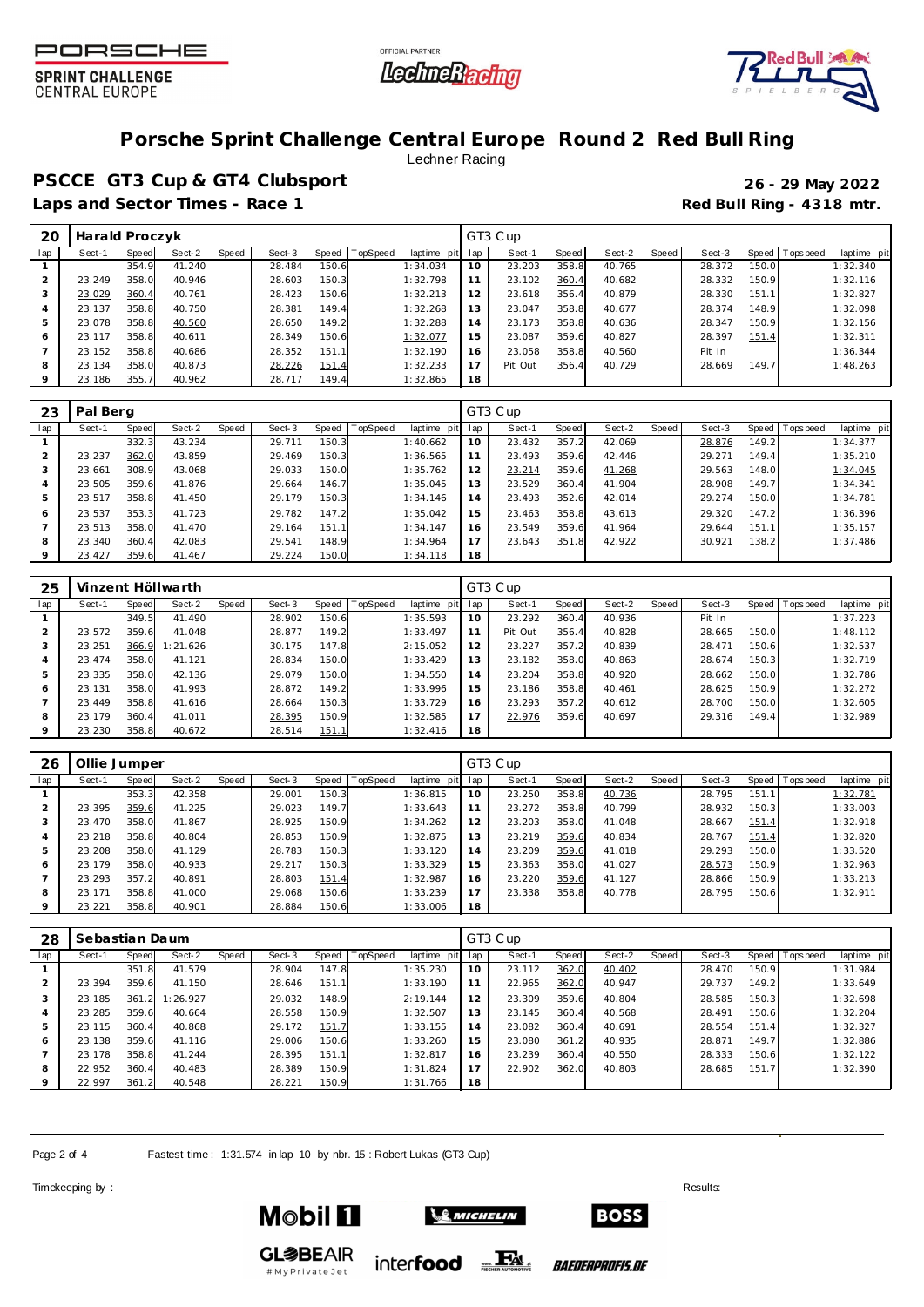





# **Porsche Sprint Challenge Central Europe Round 2 Red Bull Ring**

Lechner Racing

**PSCCE GT3 Cup & GT4 Clubsport 26 - 29 May 2022** Laps and Sector Times - Race 1 **Red Bull Ring - 4318 mtr.** 

| 32      | Karol Kret |       |        |       |        |       |                  |             |     | GT3 Cup 991.2 |       |        |       |        |       |                   |             |
|---------|------------|-------|--------|-------|--------|-------|------------------|-------------|-----|---------------|-------|--------|-------|--------|-------|-------------------|-------------|
| lap     | Sect-1     | Speed | Sect-2 | Speed | Sect-3 |       | Speed   TopSpeed | laptime pit | lap | Sect-1        | Speed | Sect-2 | Speed | Sect-3 |       | Speed   Tops peed | laptime pit |
|         |            | 327.6 | 43.308 |       | 29.591 | 148.9 |                  | 1:39.707    | 10  | 23.309        | 358.0 | 41.231 |       | 29.031 | 149.4 |                   | 1:33.571    |
|         | 23.530     | 354.1 | 41.464 |       | 29.380 | 150.0 |                  | 1:34.374    | 11  | 23.365        | 359.6 | 41.128 |       | 29.057 | 150.9 |                   | 1:33.550    |
| 3       | 23.524     | 356.4 | 42.579 |       | 28.925 | 150.0 |                  | 1:35.028    | 12  | 23.314        | 359.6 | 41.361 |       | 29.135 | 151.4 |                   | 1:33.810    |
| 4       | 23.232     | 358.0 | 41.419 |       | 29.114 | 150.9 |                  | 1:33.765    | 13  | 23.265        | 361.2 | 41.257 |       | 28.992 | 151.4 |                   | 1:33.514    |
| 5       | 23.149     | 361.2 | 41.716 |       | 29.269 | 147.8 |                  | 1:34.134    | 14  | 23.406        | 360.4 | 41.469 |       | 29.449 | 151.4 |                   | 1:34.324    |
| 6       | 23.571     | 357.2 | 41.127 |       | 29.066 | 150.6 |                  | 1:33.764    | 15  | 23.319        | 360.4 | 41.543 |       | 28.914 | 151.4 |                   | 1:33.776    |
|         | 23.463     | 348.8 | 41.414 |       | 28.972 | 152.3 |                  | 1:33.849    | 16  | 23.326        | 362.0 | 41.751 |       | 29.188 | 150.3 |                   | 1:34.265    |
| 8       | 23.295     | 357.2 | 41.455 |       | 29.295 | 150.9 |                  | 1:34.045    | 17  | 23.462        | 361.2 | 42.496 |       | 29.596 | 150.6 |                   | 1:35.554    |
| $\circ$ | 23.355     | 358.8 | 41.315 |       | 28.982 | 151.1 |                  | 1:33.652    | 18  |               |       |        |       |        |       |                   |             |

| 38  | Stefan Rehkopf |       |        |       |        |       |          |                 |    | GT3 Cup 991.2 |       |        |       |        |                    |                   |             |
|-----|----------------|-------|--------|-------|--------|-------|----------|-----------------|----|---------------|-------|--------|-------|--------|--------------------|-------------------|-------------|
| lap | Sect-1         | Speed | Sect-2 | Speed | Sect-3 | Speed | TopSpeed | laptime pit lap |    | Sect-1        | Speed | Sect-2 | Speed | Sect-3 |                    | Speed   Tops peed | laptime pit |
|     |                | 337.9 | 42.231 |       | 28.837 | 150.9 |          | 1:36.283        | 10 | 22.952        | 362.8 | 40.715 |       | 28.852 | 151.1 <sub>1</sub> |                   | 1:32.519    |
|     | 23.147         | 366.9 | 41.245 |       | 28.592 | 152.3 |          | 1:32.984        | 11 | 23.019        | 361.2 | 40.674 |       | 28.951 | 150.9              |                   | 1:32.644    |
|     | 23.170         | 366.1 | 41.641 |       | 28.776 | 150.0 |          | 1:33.587        | 12 | 23.037        | 362.8 | 40.783 |       | 29.504 | 150.6              |                   | 1:33.324    |
|     | 23.040         | 359.6 | 40.507 |       | 28.782 | 152.0 |          | 1:32.329        | 13 | 23.030        | 358.0 | 41.009 |       | 28.918 | 151.1              |                   | 1:32.957    |
|     | 22.995         | 362.0 | 40.825 |       | 28.737 | 151.4 |          | 1:32.557        | 14 | 23.082        | 363.6 | 40.842 |       | 28.866 | 150.3              |                   | 1:32.790    |
| 6   | 23.302         | 360.4 | 40.637 |       | 28.802 | 150.9 |          | 1:32.741        | 15 | 23.103        | 362.0 | 40.798 |       | 28.882 | 151.1              |                   | 1:32.783    |
|     | 23.066         | 362.8 | 41.760 |       | 28.801 | 150.9 |          | 1:33.627        | 16 | 23.012        | 363.6 | 40.656 |       | 28.914 | 150.6              |                   | 1:32.582    |
| 8   | 22.972         | 363.6 | 40.709 |       | 28.830 | 151.1 |          | 1:32.511        | 17 | 23.085        | 363.6 | 41.071 |       | 28.940 | 150.9              |                   | 1:33.096    |
|     | 23.034         | 361.2 | 40.721 |       | 28.749 | 151.1 |          | 1:32.504        | 18 |               |       |        |       |        |                    |                   |             |

| 47  | Stefano Höge |       |        |       |        |       |                 |             | GT4 Clubsport |         |       |        |       |        |       |                   |             |  |
|-----|--------------|-------|--------|-------|--------|-------|-----------------|-------------|---------------|---------|-------|--------|-------|--------|-------|-------------------|-------------|--|
| lap | Sect-1       | Speed | Sect-2 | Speed | Sect-3 | Speed | <b>TopSpeed</b> | laptime pit | lap           | Sect-1  | Speed | Sect-2 | Speed | Sect-3 |       | Speed   Tops peed | laptime pit |  |
|     | 29.933       | 311.9 | 46.504 |       | 31.189 | 138.7 |                 | 1:47.626    | $\circ$       | 24.952  | 332.3 | 43.682 |       | 30.942 | 138.9 |                   | 1:39.576    |  |
|     | 25.519       | 318.6 | 44.738 |       | 31.138 | 139.2 |                 | 1:41.395    | 10            | 25.780  | 331.0 | 44.251 |       | 31.620 | 138.5 |                   | 1:41.651    |  |
| 3   | 25.462       | 302.6 | 44.897 |       | 30.763 | 138.0 |                 | 1:41.122    |               | 25.787  | 331.0 | 44.736 |       | 31.560 | 138.7 |                   | 1:42.083    |  |
|     | 25.276       | 329.0 | 43.727 |       | 30.889 | 139.7 |                 | 1:39.892    | 12            | 25.790  | 327.6 | 47.413 |       | Pit In |       |                   | 1:48.527    |  |
| 5   | 25.125       | 329.0 | 43.647 |       | 30.553 | 139.9 |                 | 1:39.325    | 13            | Pit Out | 328.3 | 44.232 |       | 30.818 | 139.4 |                   | 1:55.183    |  |
| 6   | 24.825       | 330.3 | 44.812 |       | 31.320 | 139.7 |                 | 1:40.957    | 14            | 25.235  | 329.0 | 44.540 |       | 31.009 | 138.2 |                   | 1:40.784    |  |
|     | 25.244       | 327.6 | 43.640 |       | 30.782 | 139.4 |                 | 1:39.666    | 15            | 25.493  | 329.6 | 44.328 |       | 31.318 | 138.2 |                   | 1:41.139    |  |
| 8   | 25.331       | 328.3 | 43.786 |       | 30.983 | 140.2 |                 | 1:40.100    | 16            | 25.519  | 329.0 | 44.324 |       | 30.870 | 139.7 |                   | 1:40.713    |  |

| 48  | Volker Sigwarth |       |        |       |        |       |          |             | GT3 Cup |        |       |        |       |        |       |                   |             |  |
|-----|-----------------|-------|--------|-------|--------|-------|----------|-------------|---------|--------|-------|--------|-------|--------|-------|-------------------|-------------|--|
| lap | Sect-1          | Speed | Sect-2 | Speed | Sect-3 | Speed | TopSpeed | laptime pit | lap     | Sect-1 | Speed | Sect-2 | Speed | Sect-3 |       | Speed   Tops peed | laptime pit |  |
|     |                 | 311.9 | 45.106 |       | 30.688 | 148.0 |          | 1:45.730    | 10      | 23.567 | 358.8 | 42.092 |       | 29.636 | 148.6 |                   | 1:35.295    |  |
|     | 24.874          | 351.0 | 43.276 |       | 30.276 | 148.0 |          | 1:38.426    | 11      | 23.731 | 356.4 | 42.861 |       | 30.079 | 148.0 |                   | 1:36.671    |  |
|     | 23.877          | 333.0 | 43.505 |       | 30.401 | 147.5 |          | 1:37.783    | 12      | 23.722 | 354.9 | 41.840 |       | 29.845 | 148.0 |                   | 1:35.407    |  |
|     | 23.912          | 351.8 | 42.473 |       | 30.176 | 147.5 |          | 1:36.561    | 13      | 23.626 | 354.9 | 42.194 |       | 29.783 | 148.9 |                   | 1:35.603    |  |
|     | 23.837          | 353.3 | 42.540 |       | 30.124 | 148.0 |          | 1:36.501    | 14      | 23.697 | 358.0 | 42.083 |       | 29.853 | 148.3 |                   | 1:35.633    |  |
| 6   | 23.748          | 354.9 | 42.039 |       | 30.485 | 147.8 |          | 1:36.272    | 15      | 23.546 | 356.4 | 42.191 |       | 29.918 | 148.9 |                   | 1:35.655    |  |
|     | 23.638          | 355.7 | 42.469 |       | 30.308 | 148.3 |          | 1:36.415    | 16      | 23.567 | 355.7 | 42.467 |       | 30.510 | 149.2 |                   | 1:36.544    |  |
| 8   | 23.619          | 355.7 | 42.060 |       | 29.770 | 148.9 |          | 1:35.449    | 17      | 23.998 | 353.3 | 42.575 |       | 30.668 | 146.7 |                   | 1:37.241    |  |
|     | 23.475          | 358.0 | 41.727 |       | 29.691 | 148.3 |          | 1:34.893    | 18      |        |       |        |       |        |       |                   |             |  |

| 56  | Günter Benninger |       |        |       |        |       |          |             | GT3 Cup |        |       |        |       |        |       |                   |             |  |
|-----|------------------|-------|--------|-------|--------|-------|----------|-------------|---------|--------|-------|--------|-------|--------|-------|-------------------|-------------|--|
| lap | Sect-1           | Speed | Sect-2 | Speed | Sect-3 | Speed | TopSpeed | laptime pit | lap     | Sect-1 | Speed | Sect-2 | Speed | Sect-3 |       | Speed   Tops peed | laptime pit |  |
|     |                  | 322.4 | 44.521 |       | 29.955 | 146.7 |          | 1:43.711    | 10      | 23.836 | 356.4 | 42.418 |       | 29.109 | 148.9 |                   | 1:35.363    |  |
|     | 23.925           | 353.3 | 42.696 |       | 29.759 | 146.9 |          | 1:36.380    |         | 23.625 | 355.7 | 42.473 |       | 30.182 | 145.3 |                   | 1:36.280    |  |
| 3   | 24.497           | 298.1 | 45.005 |       | 30.374 | 147.8 |          | 1:39.876    | 12      | 23.940 | 356.4 | 42.405 |       | 29.248 | 146.4 |                   | 1:35.593    |  |
| 4   | 23.911           | 355.7 | 42.667 |       | 29.692 | 148.3 |          | 1:36.270    | 13      | 23.604 | 355.7 | 42.322 |       | 29.211 | 148.9 |                   | 1:35.137    |  |
| 5   | 24.271           | 351.8 | 42.658 |       | 29.451 | 146.9 |          | 1:36.380    | 14      | 23.823 | 355.7 | 42.122 |       | 29.387 | 148.6 |                   | 1:35.332    |  |
| 6   | 23.959           | 354.1 | 42.398 |       | 29.748 | 147.8 |          | 1:36.105    | 15      | 23.599 | 354.1 | 42.307 |       | 29.598 | 148.6 |                   | 1:35.504    |  |
|     | 23.877           | 354.9 | 42.809 |       | 29.597 | 148.0 |          | 1:36.283    | 16      | 24.225 | 352.6 | 42.343 |       | 29.730 | 146.7 |                   | 1:36.298    |  |
| 8   | 23.930           | 352.6 | 42.680 |       | 29.857 | 148.3 |          | 1:36.467    | 17      | 23.827 | 352.6 | 42.338 |       | 29.566 | 149.2 |                   | 1:35.731    |  |
|     | 23.736           | 354.9 | 42.020 |       | 29.686 | 147.8 |          | 1:35.442    | 18      |        |       |        |       |        |       |                   |             |  |

Page 3 of 4 Fastest time: 1:31.574 in lap 10 by nbr. 15: Robert Lukas (GT3 Cup)

Timekeeping by : Results:  $\blacksquare$ 





**GL参BEAIR** inter**food** FALL #MyPrivateJet

*BAEDERPROFIS.DE*